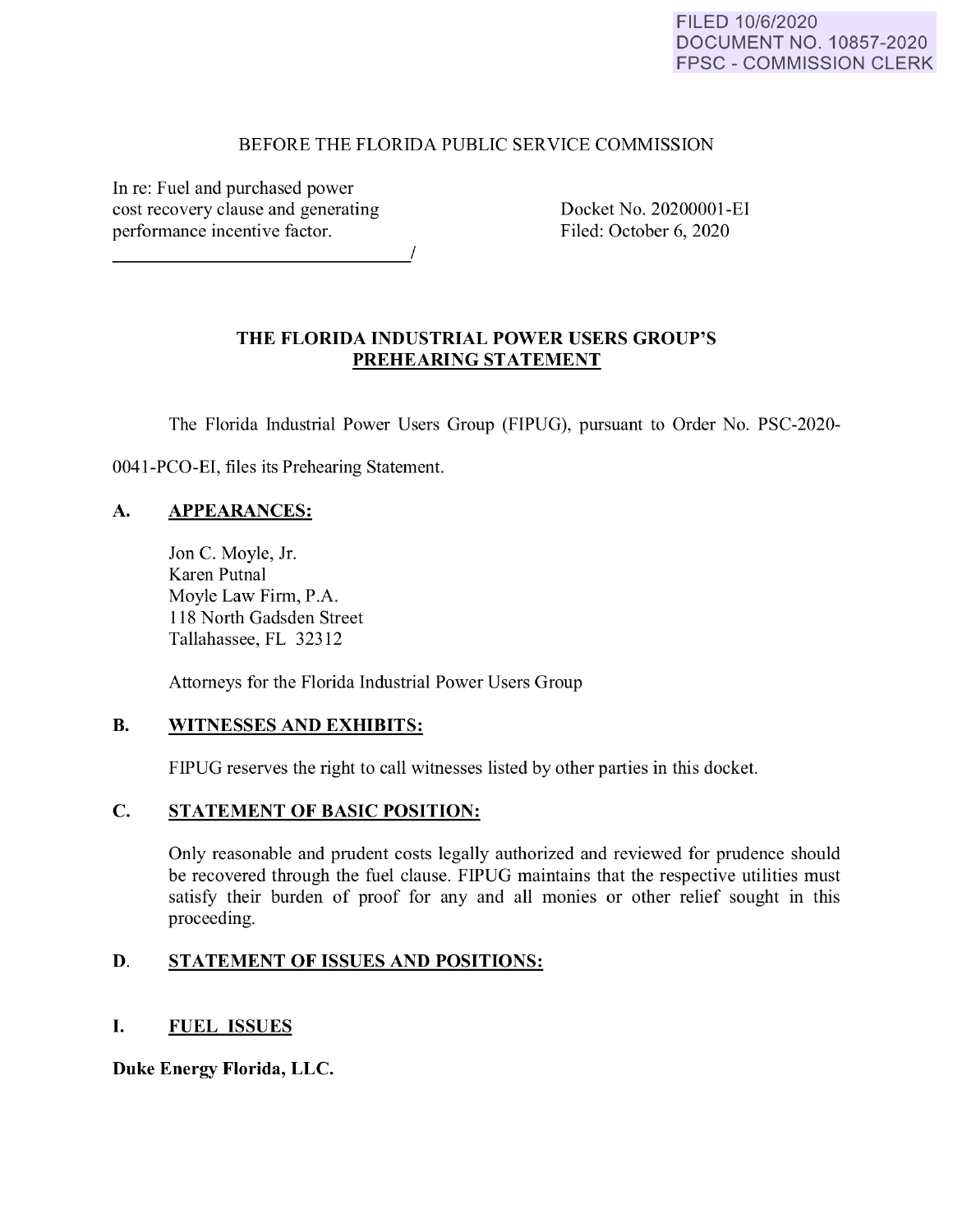#### Florida Power & Light Company

- **ISSUE 2A:** What is the appropriate revised SoBRA factor for the 2018 projects to reflect actual construction costs that are less than the projected costs used to develop the initial SoBRA factor?
- FIPUG: Adopt position of OPC.
- ISSUE 2B: What is the total gain under FPL's Incentive Mechanism approved by Order No. PSC-2016-0560-AS-EI that FPL may recover for the period January 2019 through December 2019, and how should that gain to be shared between FPL and customers?
- FIPUG: Adopt position of OPC.
- ISSUE 2C: What is the appropriate amount of Incremental Optimization Costs under FPL's Incentive Mechanism approved by Order No. PSC-2016-0560-AS-EI that FPL should be allowed to recover through the fuel clause for Personnel, Software, and Hardware costs for the period January 2019 through December 2019?
- FIPUG: Adopt position of OPC.
- ISSUE 2D: What is the appropriate amount of Variable Power Plant O&M Attributable to Off-System Sales under FPL's Incentive Mechanism approved by Order No. PSC-2016-0560-AS-EI that FPL should be allowed to recover through the fuel clause for the period January 2019 through December 2019?
- FIPUG: Adopt position of OPC.
- ISSUE 2E: What is the appropriate amount of Variable Power Plant O&M Avoided due to Economy Purchases under FPL's Incentive Mechanism approved by Order No. PSC-2016-0560-AS-EI that FPL should be allowed to recover through the fuel clause for the period January 2019 through December 2019?
- FIPUG: Adopt position of OPC.
- ISSUE 2F: Has FPL made reasonable and prudent adjustments, if any are needed, to account for replacement power costs associated with the April 2019 forced outage at St. Lucie Nuclear Power Plant, Unit No. 1?
- FIPUG: Adopt position of OPC.
- ISSUE 2G: Has FPL made reasonable and prudent adjustments, if any are needed, to account for replacement power costs associated with the March 2020 return-to-service delay at St. Lucie Nuclear Power Plant, Unit No. 2?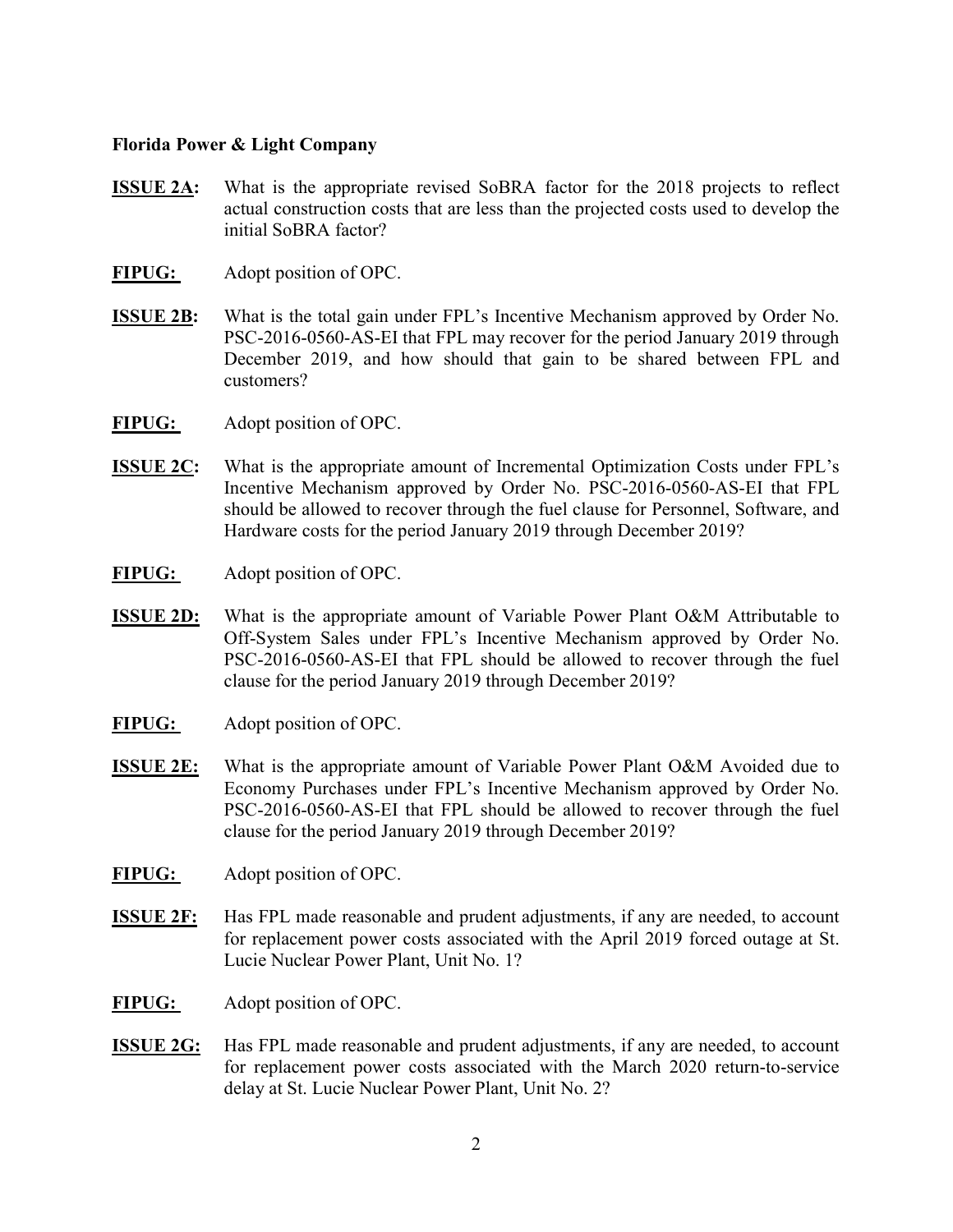- FIPUG: Adopt position of OPC.
- **ISSUE 2H:** What is the appropriate subscription credit associated with FPL's Solar Together Program, approved by Order No. PSC-2020-0084-S-EI, to be included for recovery in 2021?
- FIPUG: Adopt position of OPC.

### Florida Public Utilities Company

- ISSUE 3A: Should the Commission approve FPUC's revised Fuel and Purchased Power Cost Recovery factors filed in accordance with the Stipulation and Settlement approved in Docket No. 20190156-EI, which reflect the flow-through of interim rate overrecovery calculated based on 9 months actual and 1 month estimated revenues?
- FIPUG: Adopt position of OPC.

### Gulf Power Company

- ISSUE 4A: Should the Commission approve as prudent Gulf's actions to mitigate the volatility of natural gas, residual oil, and purchased power prices, as reported in Gulf's April 2020 hedging report?
- FIPUG: No position at this time.

### Tampa Electric Company

- ISSUE 5A: What was the total gain under TECO's Optimization Mechanism approved by Order No. PSC-2017-0456-S-EI that TECO may recover for the period January 2019 through December 2019, and how should that gain to be shared between TECO and customers?
- FIPUG: Adopt position of OPC.

### GENERIC FUEL ADJUSTMENT ISSUES

- ISSUE 6: What are the appropriate actual benchmark levels for calendar year 2020 for gains on non-separated wholesale energy sales eligible for a shareholder incentive?
- FIPUG: Adopt position of OPC.
- ISSUE 7: What are the appropriate estimated benchmark levels for calendar year 2021 for gains on non-separated wholesale energy sales eligible for a shareholder incentive?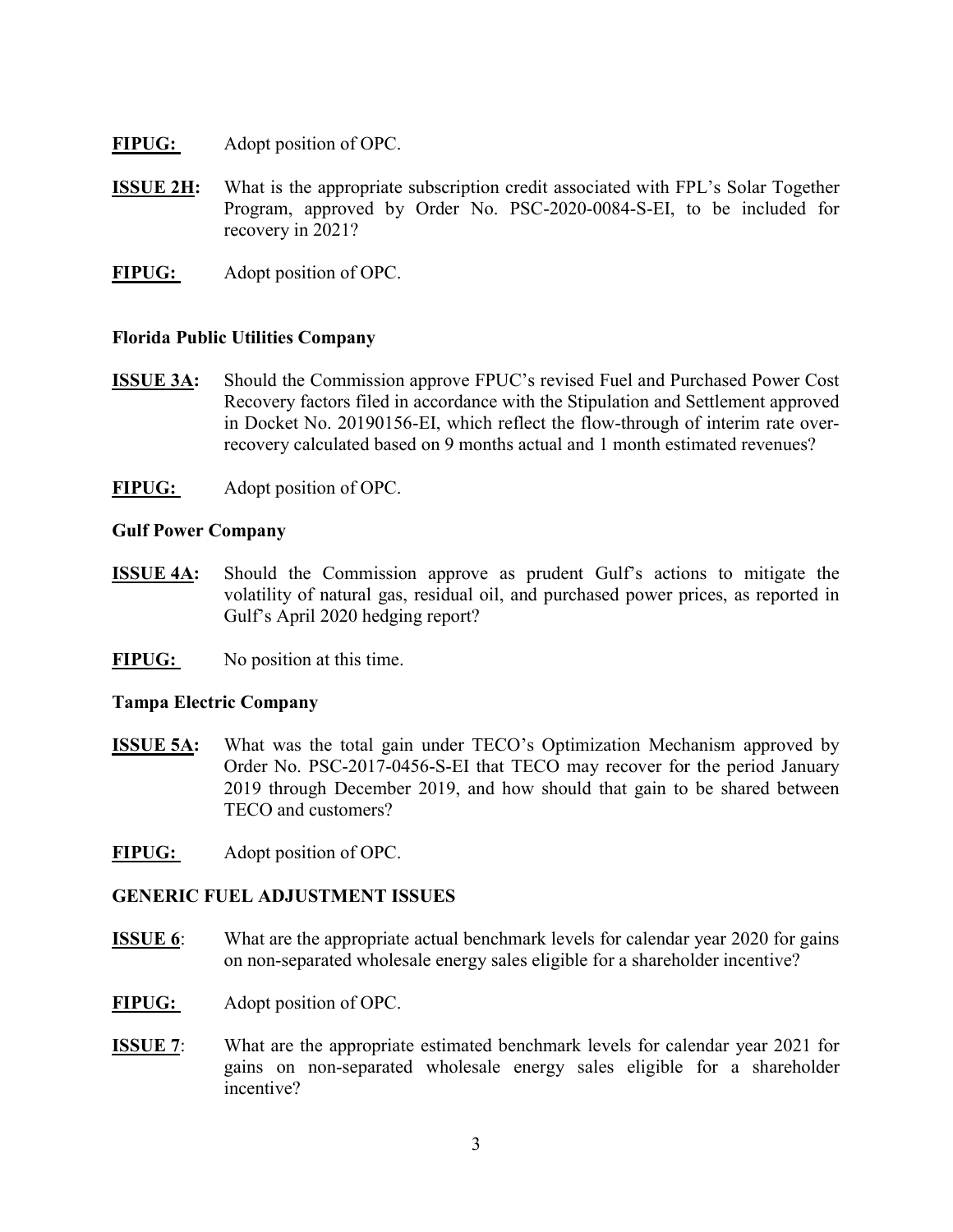| <b>FIPUG:</b> | Adopt position of OPC. |  |
|---------------|------------------------|--|
|---------------|------------------------|--|

- ISSUE 8: What are the appropriate final fuel adjustment true-up amounts for the period January 2019 through December 2019?
- FIPUG: Adopt position of OPC.
- ISSUE 9: What are the appropriate fuel adjustment actual/estimated true-up amounts for the period January 2020 through December 2020?
- FIPUG: Adopt position of OPC.
- ISSUE 10: What are the appropriate total fuel adjustment true-up amounts to be collected/refunded from January 2021 through December 2021?
- FIPUG: Adopt position of OPC.
- ISSUE 11: What are the appropriate projected total fuel and purchased power cost recovery amounts for the period January 2021 through December 2021?
- FIPUG: Adopt position of OPC.

# COMPANY-SPECIFIC GENERATING PERFORMANCE INCENTIVE FACTOR ISSUES

### Duke Energy Florida, LLC.

No company-specific GPIF issues for Duke Energy Florida, LLC. have been identified at this time. If such issues are identified, they shall be numbered 12A, 12B, 12C, and so forth, as appropriate.

### Florida Power & Light Company

No company-specific GPIF issues for Florida Power and Light Company have been identified at this time. If such issues are identified, they shall be numbered 13A, 13B, 13C, and so forth, as appropriate.

### Gulf Power Company

No company-specific GPIF issues for Gulf Power Company have been identified at this time. If such issues are identified, they shall be numbered 14A, 14B, 14C, and so forth, as appropriate.

### Tampa Electric Company

No company-specific GPIF issues for Tampa Electric Company have been identified at this time. If such issues are identified, they shall be numbered 15A, 15B, 15C, and so forth, as appropriate.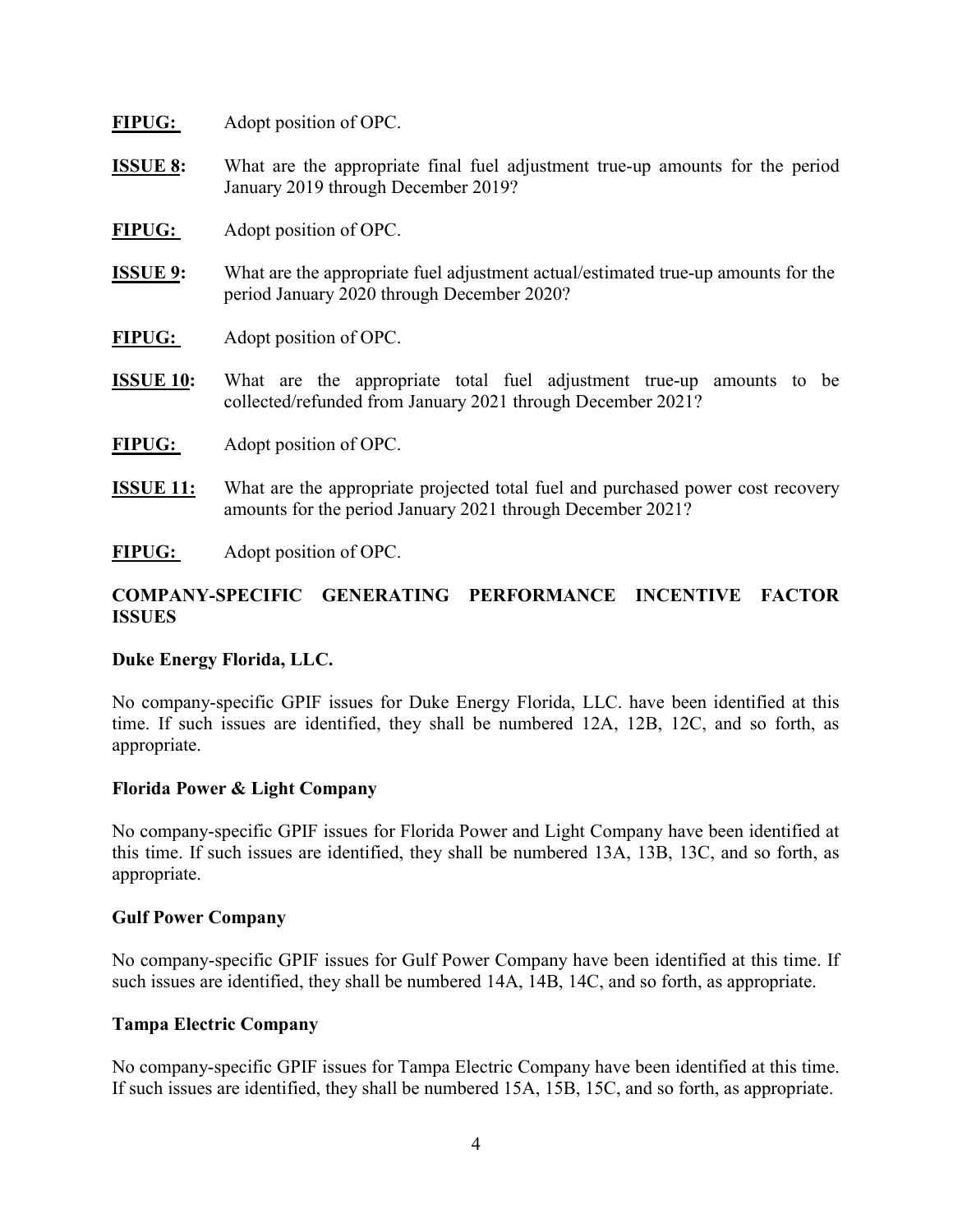#### GENERIC GPIF ISSUES

- **ISSUE 16:** What is the appropriate GPIF reward or penalty for performance achieved during the period January 2019 through December 2019 for each investor-owned electric utility subject to the GPIF?
- FIPUG: Adopt position of OPC.
- ISSUE 17: What should the GPIF targets/ranges be for the period January 2021 through December 2021 for each investor-owned electric utility subject to the GPIF?

FIPUG: Adopt position of OPC.

### FUEL FACTOR CALCULATION ISSUES

- ISSUE 18: What are the appropriate projected net fuel and purchased power cost recovery and Generating Performance Incentive amounts to be included in the recovery factor for the period January 2021 through December 2021?
- FIPUG: Adopt position of OPC.
- ISSUE 19: What is the appropriate revenue tax factor to be applied in calculating each investor-owned electric utility's levelized fuel factor for the projection period January 2021 through December 2021?
- FIPUG: Adopt position of OPC.
- **ISSUE 20:** What are the appropriate levelized fuel cost recovery factors for the period January 2021 through December 2021?
- FIPUG: Adopt position of OPC.
- ISSUE 21: What are the appropriate fuel recovery line loss multipliers to be used in calculating the fuel cost recovery factors charged to each rate class/delivery voltage level class?
- FIPUG: Adopt position of OPC.
- ISSUE 22: What are the appropriate fuel cost recovery factors for each rate class/delivery voltage level class adjusted for line losses?
- FIPUG: Adopt position of OPC.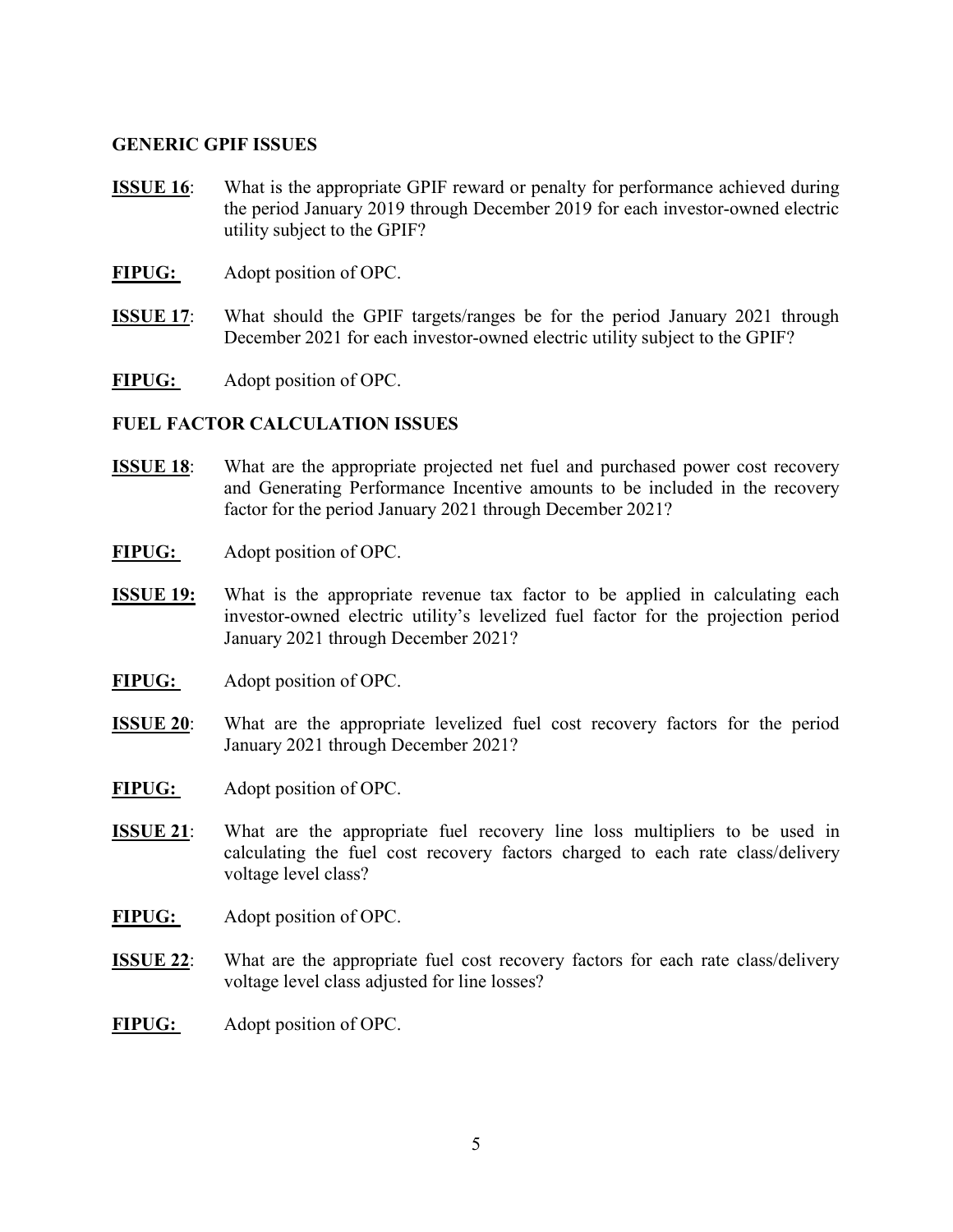### II. CAPACITY ISSUES

### COMPANY-SPECIFIC CAPACITY COST RECOVERY FACTOR ISSUES

#### Duke Energy Florida, LLC.

- ISSUE 23A: What is the appropriate net book value of retired Plant Crystal River South (Units 1 and 2) assets to be recovered over a one-year period as approved by Order No. PSC-2017-0451-AS-EU?
- FIPUG: Adopt position of OPC.
- ISSUE 23B: What is the appropriate amount of costs for the Independent Spent Fuel Storage Installation (ISFSI) that DEF should be allowed to recover through the capacity cost recovery clause pursuant to DEF's 2017 Settlement?
- FIPUG: Adopt position of OPC.
- ISSUE 23C: Should the Commission approve the Third Implementation Stipulation and, if approved, what is the amount of state corporate income tax savings that should be refunded to customers through the capacity clause in 2021?
- FIPUG: Adopt position of OPC.
- **ISSUE 23D:** What adjustment amounts should the Commission approve to be refunded through the capacity clause in 2021 for the Columbia SoBRA I project approved in Docket No. 20180149-EI and the DeBary, Lake Placid, and Trenton SoBRA II projects approved in Docket No. 20190072-EI?
- FIPUG: Adopt position of OPC.

#### Florida Power & Light Company

- ISSUE 24A: What is the appropriate true-up adjustment amount associated with the 2018 SOBRA projects approved by Order No. PSC-2018-0028-FOF-EI to be refunded through the capacity clause in 2021?
- FIPUG: Adopt position of OPC.
- ISSUE 24B: What are the appropriate Indiantown non-fuel base revenue requirements to be recovered through the Capacity Clause pursuant to the Commission's approval of the Indiantown transaction in Docket No. 160154-EI (Order No. PSC-16-0506-FOF-EI) for 2021?
- FIPUG: Adopt position of OPC.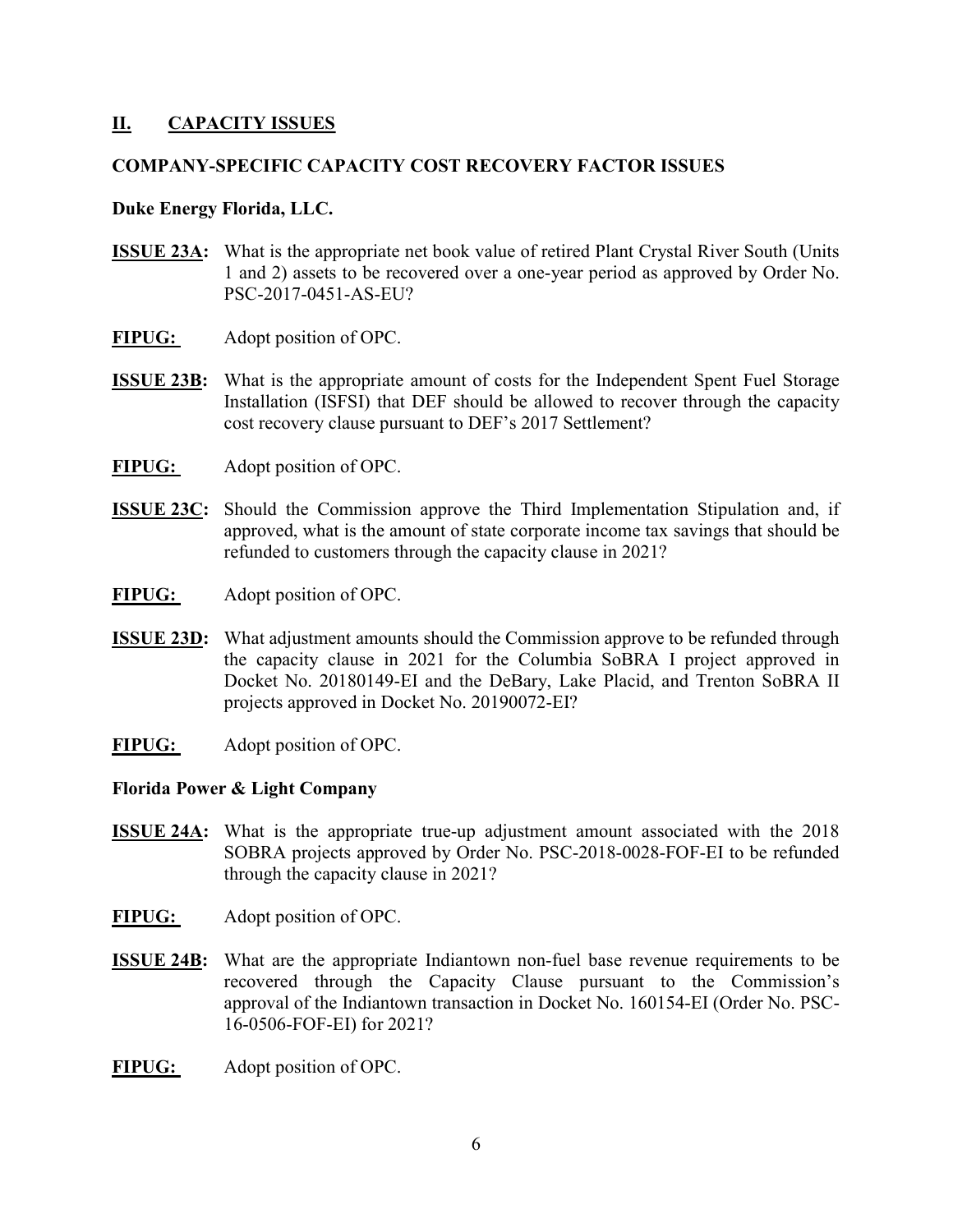### Gulf Power Company

No company-specific capacity cost recovery factor issues for Gulf Power Company have been identified at this time. If such issues are identified, they will be numbered 25A, 25B, 25C, and so forth as appropriate.

### Tampa Electric Company

No company-specific capacity cost recovery factor issues for Tampa Electric Company have been identified at this time. If such issues are identified, they will be numbered 26A, 26B, 26C, and so forth as appropriate.

### GENERIC CAPACITY COST RECOVERY FACTOR ISSUES

- ISSUE 27: What are the appropriate final capacity cost recovery true-up amounts for the period January 2019 through December 2019?
- FIPUG: Adopt position of OPC.
- ISSUE 28: What are the appropriate capacity cost recovery actual/estimated true-up amounts for the period January 2020 through December 2020?
- FIPUG: Adopt position of OPC.
- ISSUE 29: What are the appropriate total capacity cost recovery true-up amounts to be collected/refunded during the period January 2021 through December 2021?
- FIPUG: Adopt position of OPC.
- ISSUE 30: What are the appropriate projected total capacity cost recovery amounts for the period January 2021 through December 2021?
- FIPUG: Adopt position of OPC.
- **ISSUE 31:** What are the appropriate projected net purchased power capacity cost recovery amounts to be included in the recovery factor for the period January 2021 through December 2021?
- FIPUG: Adopt position of OPC.
- ISSUE 32: What are the appropriate jurisdictional separation factors for capacity revenues and costs to be included in the recovery factor for the period January 2021 through December 2021?
- FIPUG: Adopt position of OPC.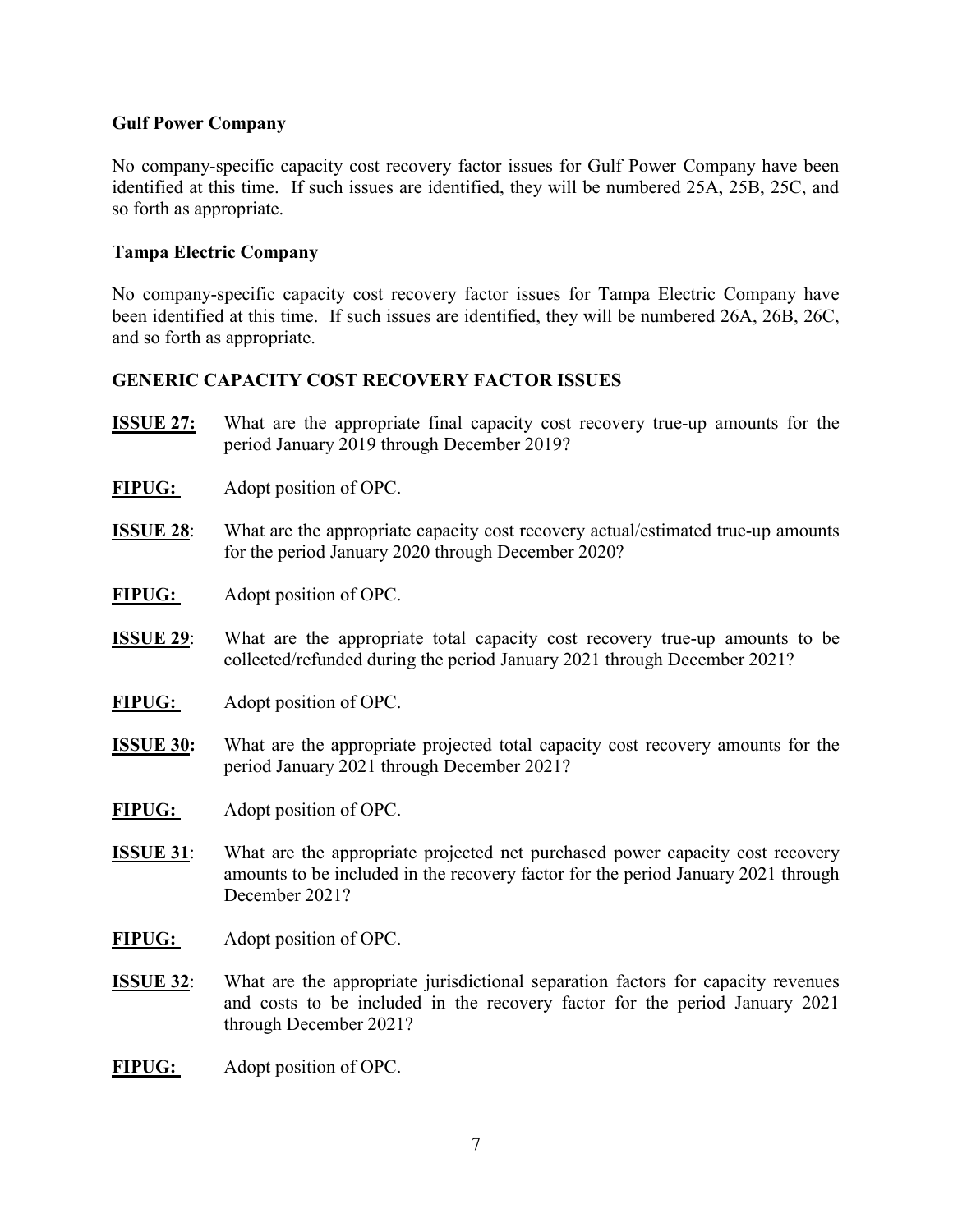- ISSUE 33: What are the appropriate capacity cost recovery factors for the period January 2021 through December 2021?
- FIPUG: Adopt position of OPC.

# III. EFFECTIVE DATE

- ISSUE 34: What should be the effective date of the fuel adjustment factors and capacity cost recovery factors for billing purposes?
- FIPUG: Adopt position of OPC.
- ISSUE 35: Should the Commission approve revised tariffs reflecting the fuel adjustment factors and capacity cost recovery factors determined to be appropriate in this proceeding?
- FIPUG: Adopt position of OPC.
- **ISSUE 36:** Should this docket be closed?
- FIPUG: Adopt position of OPC.

## CONTESTED ISSUES

- ISSUE A: What action should be taken in response to the Commission's September 1, 2020 vote to approve, without modification, Judge Stevenson's Recommended Order dated April 27, 2020, regarding the Bartow Unit 4 February 2017 outage?
- FIPUG: Adopt position of OPC.

### E. STIPULATED ISSUES:

None at this time.

# F. PENDING MOTIONS:

None at this time.

### G. STATEMENT OF PARTY'S PENDING REQUESTS OR CLAIMS FOR CONFIDENTIALITY:

None.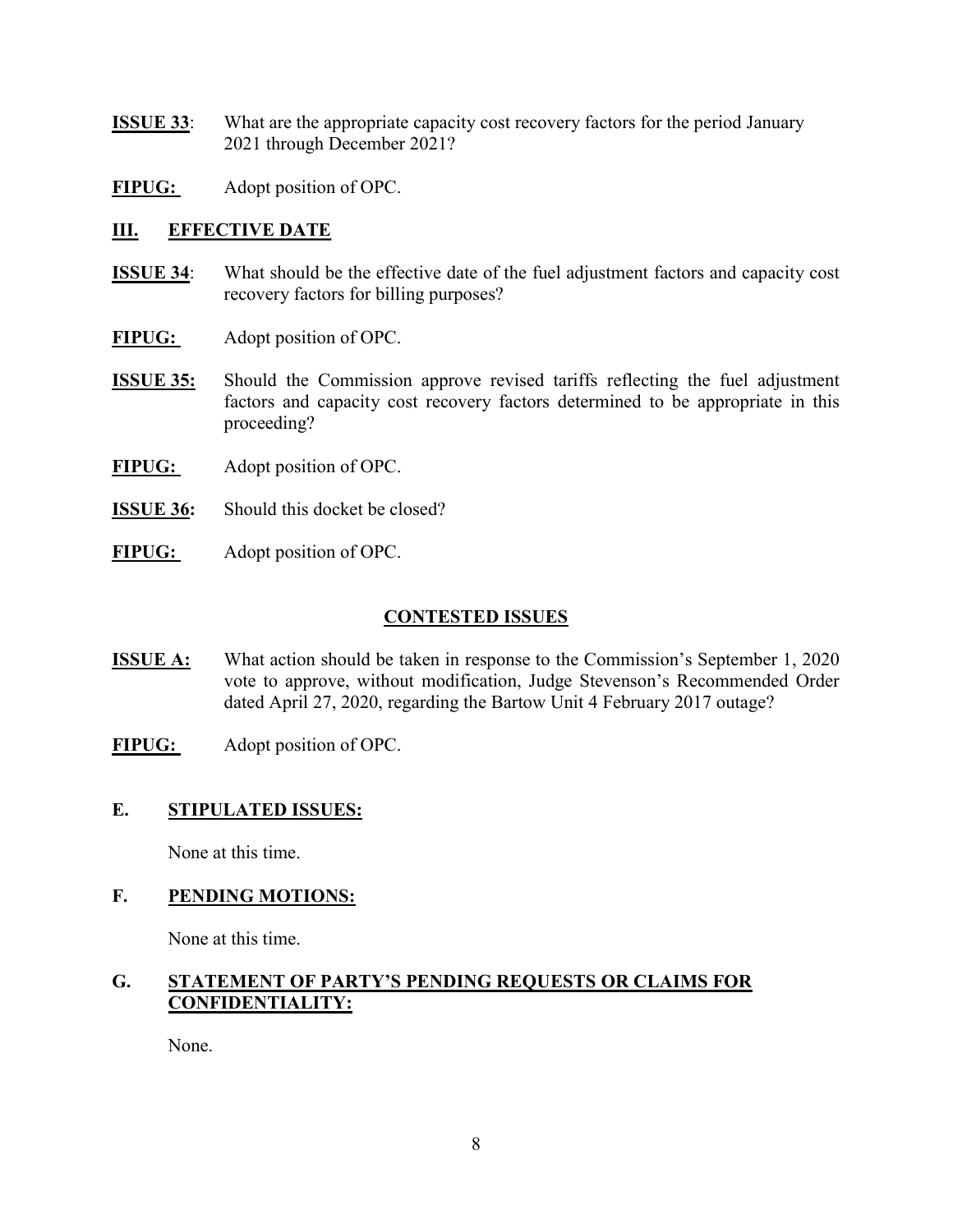### H. OBJECTIONS TO QUALIFICATION OF WITNESSES AS AN EXPERT:

None.

# I. STATEMENT OF COMPLIANCE WITH ORDER ESTABLISHING PROCEDURE:

There are no requirements of the Order Establishing Procedure with which the Florida Industrial Power Users Group cannot comply at this time.

/s/ Jon. C. Moyle

Jon C. Moyle, Jr. Moyle Law Firm, P.A. 118 North Gadsden Street Tallahassee, FL 32301 (850) 681-3828 (Voice) (850) 681-8788 (Facsimile) jmoyle@moylelaw.com

Attorneys for Florida Industrial Power Users Group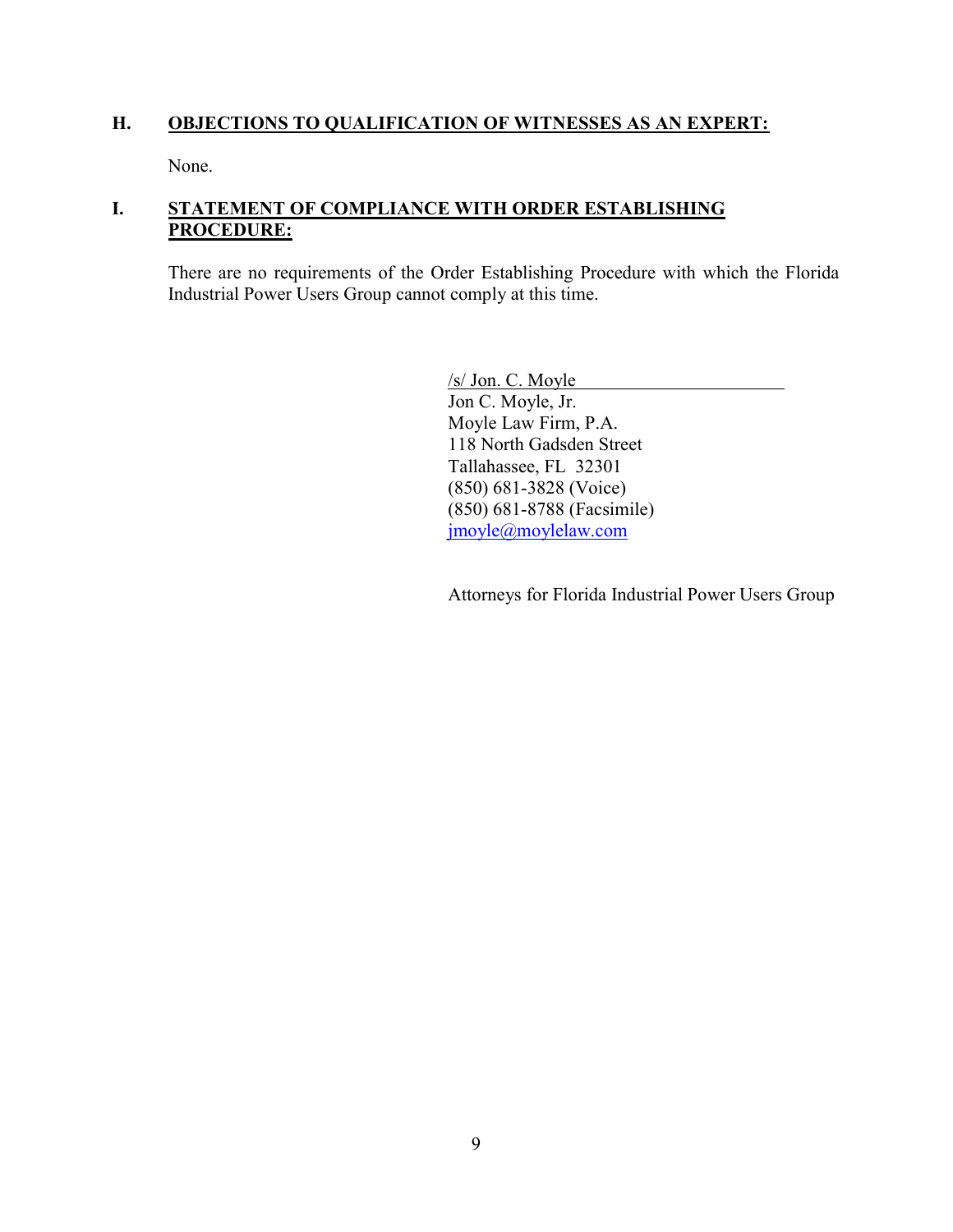#### CERTIFICATE OF SERVICE

I HEREBY CERTIFY that a true and correct copy of the foregoing response was furnished to the following by Electronic Mail, on this 6th day of October, 2020:

Suzanne Brownless Florida Public Service Commission Gerald L. Gunter Building 2540 Shumard Oak Boulevard Tallahassee, Florida 32399-0850 sbrownle@psc.state.fl.us

James Beasley./J. Jeffry Wahlen/ Ashley M. Daniels Ausley & McMullen Post Office Box 391 Tallahassee, Florida 32302 jbeasley@ausley.com jwahlen@ausley.com adaniels@ausley.com

Matthew Bernier 106 East College Avenue, Suite 800 Tallahassee, Florida 32301 Matthew.bernier@duke-energy.com

John Butler/Maria Jose Moncada Florida Power & Light Company 700 Universe Blvd. (LAW/JB) Juno Beach, FL 33408 John.Butler@fpl.com Maria.Moncada@fpl.com

Jeffrey A. Stone/Rhonda J. Alexander Gulf Power Company One Energy Place Pensacola, Florida 32520-0780 jastone@southernco.com rjalexad@southernco.com

Ken Hoffman Florida Power & Light Company 215 S. Monroe Street, Suite 810 Tallahassee, Florida 32301-1858 Ken.Hoffman@fpl.com

Ms. Paula K. Brown Tampa Electric Company Post Office Box 111 Tampa, Florida 33601 regdept@tecoenergy.com

Dianne M. Triplett 299 First Avenue North St. Petersburg, Florida 33701 Diane.triplett@duke-energy.com

Russell A. Badders Steven R. Griffin Beggs & Lane Post Office Box 12950 Pensacola, Florida 32591-2950 rab@beggslane.com srg@beggslane.com

J.R. Kelly/Patricia A. Christensen/Charles J. Rehwinkel/Erik L. Sayler Office of Public Counsel 111 W. Madison Street, Room 812 Tallahassee, Florida 32399 Kelly.jr@leg.state.fl.us Christensen.patty@leg.state.fl.us Rehwinkel.charles@leg.state.fl.us Sayler.erik@leg.state.fl.us